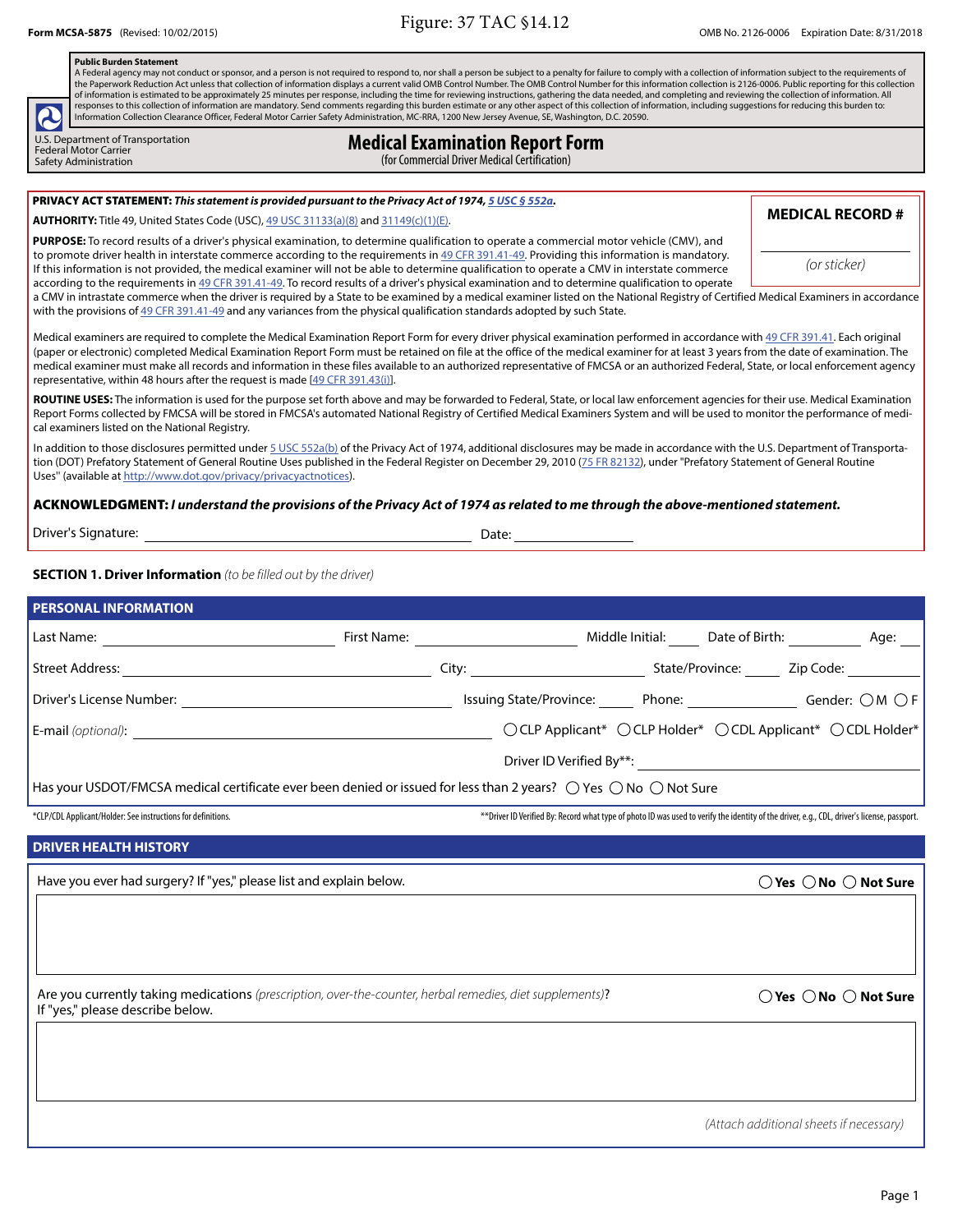| Form MCSA-5875 (Revised: 10/02/2015)<br>OMB No. 2126-0006 Expiration Date: 8/31/2018                                                                                                                                                                                                                                                                                                                                                                                              |  |                                             |                           |                                                                                                                                                                        |  |                                                 |                                                 |  |  |
|-----------------------------------------------------------------------------------------------------------------------------------------------------------------------------------------------------------------------------------------------------------------------------------------------------------------------------------------------------------------------------------------------------------------------------------------------------------------------------------|--|---------------------------------------------|---------------------------|------------------------------------------------------------------------------------------------------------------------------------------------------------------------|--|-------------------------------------------------|-------------------------------------------------|--|--|
| First Name:<br>Last Name:                                                                                                                                                                                                                                                                                                                                                                                                                                                         |  |                                             |                           | Middle Initial:<br>DOB:<br>Exam Date:                                                                                                                                  |  |                                                 |                                                 |  |  |
| <b>DRIVER HEALTH HISTORY (continued)</b>                                                                                                                                                                                                                                                                                                                                                                                                                                          |  |                                             |                           |                                                                                                                                                                        |  |                                                 |                                                 |  |  |
| Do you have or have your ever had:                                                                                                                                                                                                                                                                                                                                                                                                                                                |  |                                             | <b>Not</b><br>Yes No Sure |                                                                                                                                                                        |  |                                                 | <b>Not</b><br>Yes No Sure                       |  |  |
| 1. Head/brain injuries or illnesses (e.g., concussion)                                                                                                                                                                                                                                                                                                                                                                                                                            |  |                                             |                           | 16. Dizziness, headaches, numbness, tingling, or memory                                                                                                                |  | ( )                                             | $\left( \right)$                                |  |  |
| 2. Seizures, epilepsy                                                                                                                                                                                                                                                                                                                                                                                                                                                             |  | ()                                          | $($ )                     | loss                                                                                                                                                                   |  |                                                 |                                                 |  |  |
| 3. Eye problems (except glasses or contacts)                                                                                                                                                                                                                                                                                                                                                                                                                                      |  | $\bigcirc$                                  | $\bigcirc$                | 17. Unexplained weight loss                                                                                                                                            |  |                                                 |                                                 |  |  |
| 4. Ear and/or hearing problems                                                                                                                                                                                                                                                                                                                                                                                                                                                    |  | $\left(\begin{array}{c} \end{array}\right)$ | $\bigcirc$                | 18. Stroke, mini-stroke (TIA), paralysis, or weakness                                                                                                                  |  |                                                 |                                                 |  |  |
| 5. Heart disease, heart attack, bypass, or other heart                                                                                                                                                                                                                                                                                                                                                                                                                            |  |                                             | $\left(\right)$           | 19. Missing or limited use of arm, hand, finger, leg, foot, toe                                                                                                        |  | $\left( \begin{array}{c} 1 \end{array} \right)$ | $\bigcirc$                                      |  |  |
| problems                                                                                                                                                                                                                                                                                                                                                                                                                                                                          |  |                                             |                           | 20. Neck or back problems                                                                                                                                              |  | Ő                                               | $\circ$                                         |  |  |
| 6. Pacemaker, stents, implantable devices, or other heart                                                                                                                                                                                                                                                                                                                                                                                                                         |  | $\left( \quad \right)$                      | $\left(\right)$           | 21. Bone, muscle, joint, or nerve problems                                                                                                                             |  | ( )                                             |                                                 |  |  |
| procedures                                                                                                                                                                                                                                                                                                                                                                                                                                                                        |  |                                             |                           | 22. Blood clots or bleeding problems                                                                                                                                   |  | $\left( \right)$                                | $\bigcirc$                                      |  |  |
| 7. High blood pressure                                                                                                                                                                                                                                                                                                                                                                                                                                                            |  |                                             |                           | 23. Cancer                                                                                                                                                             |  | $\circ$                                         | $\left( \right)$                                |  |  |
| 8. High cholesterol                                                                                                                                                                                                                                                                                                                                                                                                                                                               |  |                                             |                           | 24. Chronic (long-term) infection or other chronic diseases                                                                                                            |  | $\left( \begin{array}{c} 1 \end{array} \right)$ |                                                 |  |  |
| 9. Chronic (long-term) cough, shortness of breath, or other<br>breathing problems                                                                                                                                                                                                                                                                                                                                                                                                 |  |                                             |                           | 25. Sleep disorders, pauses in breathing while asleep,<br>daytime sleepiness, loud snoring                                                                             |  | ( )                                             | $\bigcirc$                                      |  |  |
| 10. Lung disease (e.g., asthma)                                                                                                                                                                                                                                                                                                                                                                                                                                                   |  |                                             |                           | 26. Have you ever had a sleep test (e.g., sleep apnea)?                                                                                                                |  |                                                 |                                                 |  |  |
| 11. Kidney problems, kidney stones, or pain/problems with<br>urination                                                                                                                                                                                                                                                                                                                                                                                                            |  |                                             |                           | 27. Have you ever spent a night in the hospital?                                                                                                                       |  | ()                                              | $\left( \begin{array}{c} 1 \end{array} \right)$ |  |  |
| 12. Stomach, liver, or digestive problems                                                                                                                                                                                                                                                                                                                                                                                                                                         |  |                                             |                           | 28. Have you ever had a broken bone?                                                                                                                                   |  | $\left( \right)$                                | $\left( \right)$                                |  |  |
| 13. Diabetes or blood sugar problems                                                                                                                                                                                                                                                                                                                                                                                                                                              |  |                                             |                           | 29. Have you ever used or do you now use tobacco?                                                                                                                      |  |                                                 |                                                 |  |  |
| Insulin used                                                                                                                                                                                                                                                                                                                                                                                                                                                                      |  |                                             |                           | 30. Do you currently drink alcohol?                                                                                                                                    |  |                                                 |                                                 |  |  |
| 14. Anxiety, depression, nervousness, other mental health<br>problems                                                                                                                                                                                                                                                                                                                                                                                                             |  |                                             |                           | 31. Have you used an illegal substance within the past two<br>years?                                                                                                   |  |                                                 |                                                 |  |  |
| 15. Fainting or passing out                                                                                                                                                                                                                                                                                                                                                                                                                                                       |  |                                             |                           | 32. Have you ever failed a drug test or been dependent on<br>an illegal substance?                                                                                     |  |                                                 |                                                 |  |  |
| Other health condition(s) not described above:<br>$\bigcirc$ Yes $\bigcirc$ No $\bigcirc$ Not Sure                                                                                                                                                                                                                                                                                                                                                                                |  |                                             |                           |                                                                                                                                                                        |  |                                                 |                                                 |  |  |
| Did you answer "yes" to any of questions 1-32? If so, please comment further on those health conditions below.<br>$\bigcirc$ Yes $\bigcirc$ No $\bigcirc$ Not Sure                                                                                                                                                                                                                                                                                                                |  |                                             |                           |                                                                                                                                                                        |  |                                                 |                                                 |  |  |
|                                                                                                                                                                                                                                                                                                                                                                                                                                                                                   |  |                                             |                           | (Attach additional sheets if necessary)                                                                                                                                |  |                                                 |                                                 |  |  |
| <b>CMV DRIVER'S SIGNATURE</b>                                                                                                                                                                                                                                                                                                                                                                                                                                                     |  |                                             |                           |                                                                                                                                                                        |  |                                                 |                                                 |  |  |
| I certify that the above information is accurate and complete. I understand that inaccurate, false or missing information may invalidate the examination<br>and my Medical Examiner's Certificate, that submission of fraudulent or intentionally false information is a violation of 49 CFR 390.35, and that submission<br>of fraudulent or intentionally false information may subject me to civil or criminal penalties under 49 CFR 390.37 and 49 CFR 386 Appendices A and B. |  |                                             |                           |                                                                                                                                                                        |  |                                                 |                                                 |  |  |
|                                                                                                                                                                                                                                                                                                                                                                                                                                                                                   |  |                                             |                           |                                                                                                                                                                        |  |                                                 |                                                 |  |  |
| <b>SECTION 2. Examination Report</b> (to be filled out by the medical examiner)                                                                                                                                                                                                                                                                                                                                                                                                   |  |                                             |                           |                                                                                                                                                                        |  |                                                 |                                                 |  |  |
| <b>DRIVER HEALTH HISTORY REVIEW</b>                                                                                                                                                                                                                                                                                                                                                                                                                                               |  |                                             |                           |                                                                                                                                                                        |  |                                                 |                                                 |  |  |
| driver's safe operation of a commercial motor vehicle (CMV).                                                                                                                                                                                                                                                                                                                                                                                                                      |  |                                             |                           | Review and discuss pertinent driver answers and any available medical records. Comment on the driver's responses to the "health history" questions that may affect the |  |                                                 |                                                 |  |  |
|                                                                                                                                                                                                                                                                                                                                                                                                                                                                                   |  |                                             |                           |                                                                                                                                                                        |  |                                                 |                                                 |  |  |

(Attach additional sheets if necessary)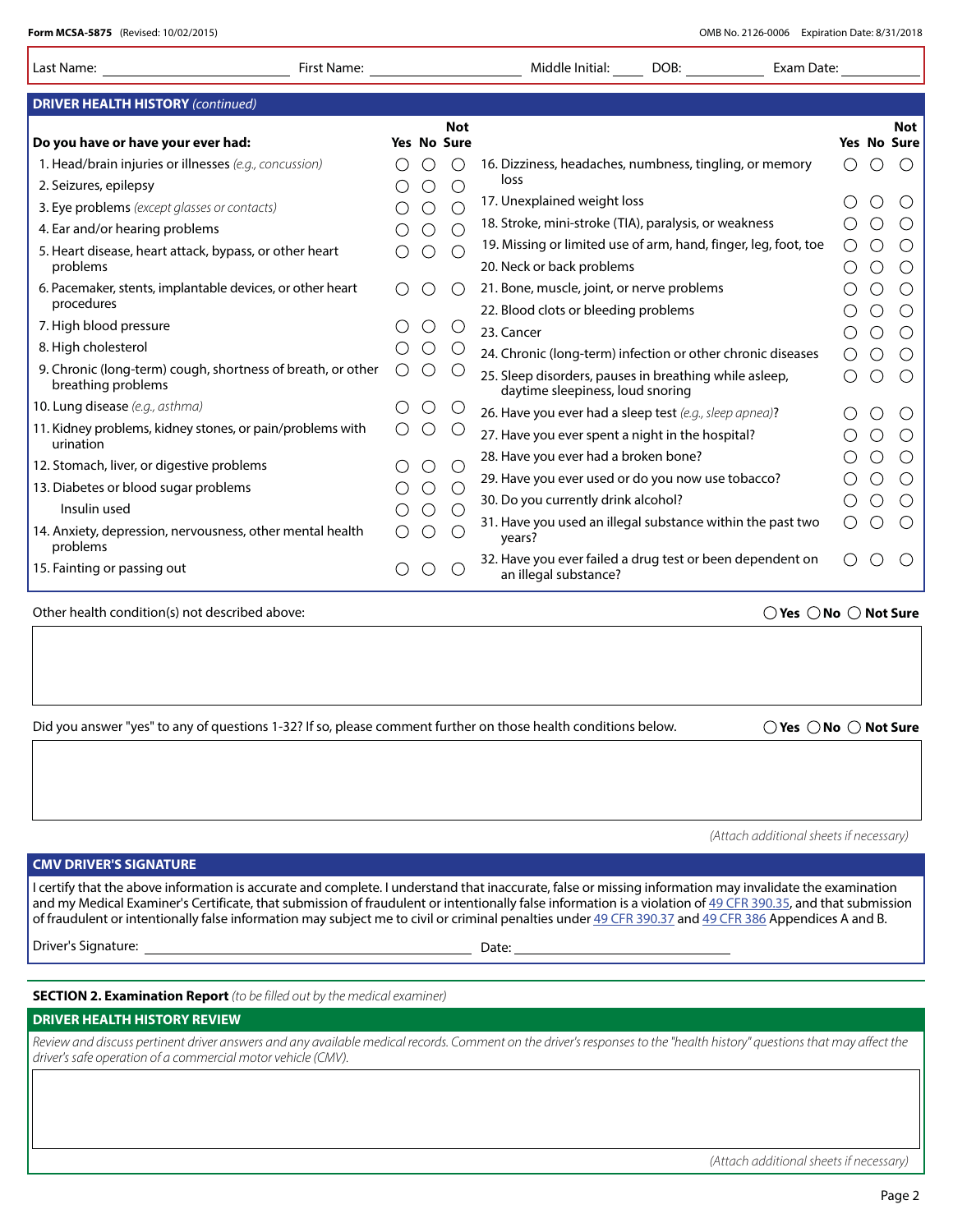| Last Name:<br><b>TESTING</b><br>Pulse rate:<br><b>Blood Pressure</b><br>Sitting<br>Second reading<br>(optional)<br>Other testing if indicated<br><b>Vision</b><br>Standard is at least 20/40 acuity (Snellen) in each eye with or without correction. At<br>least 70° field of vision in horizontal meridian measured in each eye. The use of cor-<br>rective lenses should be noted on the Medical Examiner's Certificate.<br><b>Acuity</b><br>Right Eye:<br>Left Eye:                                                                                                                                | Systolic<br>Uncorrected<br>20/ | Pulse rhythm regular: $\bigcirc$ Yes $\bigcirc$ No<br>Corrected<br>20/ | First Name:<br>Diastolic<br>Horizontal Field of Vision |                                        | <b>Urinalysis</b><br>Urinalysis is required.<br>Numerical readings<br>must be recorded.<br><b>Hearing</b><br><b>Whisper Test Results</b> |         | Middle Initial: | DOB:<br>Height: <i>__ feet ___ inches</i> Weight:<br>Sp. Gr.<br>rule out any underlying medical problem. | pounds<br>Protein                                       | Exam Date:<br><b>Blood</b><br>Protein, blood, or sugar in the urine may be an indication for further testing to<br>Standard: Must first perceive whispered voice at not less than 5 feet OR average<br>hearing loss of less than or equal to 40 dB, in better ear (with or without hearing aid).<br>Check if hearing aid used for test: $\bigcirc$ Right Ear $\bigcirc$ Left Ear $\bigcirc$ Neither | Sugar                                                   |
|--------------------------------------------------------------------------------------------------------------------------------------------------------------------------------------------------------------------------------------------------------------------------------------------------------------------------------------------------------------------------------------------------------------------------------------------------------------------------------------------------------------------------------------------------------------------------------------------------------|--------------------------------|------------------------------------------------------------------------|--------------------------------------------------------|----------------------------------------|------------------------------------------------------------------------------------------------------------------------------------------|---------|-----------------|----------------------------------------------------------------------------------------------------------|---------------------------------------------------------|-----------------------------------------------------------------------------------------------------------------------------------------------------------------------------------------------------------------------------------------------------------------------------------------------------------------------------------------------------------------------------------------------------|---------------------------------------------------------|
|                                                                                                                                                                                                                                                                                                                                                                                                                                                                                                                                                                                                        |                                |                                                                        |                                                        |                                        |                                                                                                                                          |         |                 |                                                                                                          |                                                         |                                                                                                                                                                                                                                                                                                                                                                                                     |                                                         |
|                                                                                                                                                                                                                                                                                                                                                                                                                                                                                                                                                                                                        |                                |                                                                        |                                                        |                                        |                                                                                                                                          |         |                 |                                                                                                          |                                                         |                                                                                                                                                                                                                                                                                                                                                                                                     |                                                         |
|                                                                                                                                                                                                                                                                                                                                                                                                                                                                                                                                                                                                        |                                |                                                                        |                                                        |                                        |                                                                                                                                          |         |                 |                                                                                                          |                                                         |                                                                                                                                                                                                                                                                                                                                                                                                     |                                                         |
|                                                                                                                                                                                                                                                                                                                                                                                                                                                                                                                                                                                                        |                                |                                                                        |                                                        |                                        |                                                                                                                                          |         |                 |                                                                                                          |                                                         |                                                                                                                                                                                                                                                                                                                                                                                                     |                                                         |
|                                                                                                                                                                                                                                                                                                                                                                                                                                                                                                                                                                                                        |                                |                                                                        |                                                        |                                        |                                                                                                                                          |         |                 |                                                                                                          |                                                         |                                                                                                                                                                                                                                                                                                                                                                                                     |                                                         |
|                                                                                                                                                                                                                                                                                                                                                                                                                                                                                                                                                                                                        |                                |                                                                        |                                                        |                                        |                                                                                                                                          |         |                 |                                                                                                          |                                                         |                                                                                                                                                                                                                                                                                                                                                                                                     |                                                         |
|                                                                                                                                                                                                                                                                                                                                                                                                                                                                                                                                                                                                        |                                |                                                                        |                                                        |                                        |                                                                                                                                          |         |                 |                                                                                                          |                                                         |                                                                                                                                                                                                                                                                                                                                                                                                     |                                                         |
|                                                                                                                                                                                                                                                                                                                                                                                                                                                                                                                                                                                                        |                                |                                                                        |                                                        |                                        |                                                                                                                                          |         |                 |                                                                                                          |                                                         |                                                                                                                                                                                                                                                                                                                                                                                                     |                                                         |
|                                                                                                                                                                                                                                                                                                                                                                                                                                                                                                                                                                                                        |                                |                                                                        |                                                        |                                        |                                                                                                                                          |         |                 |                                                                                                          |                                                         | Right Ear Left Ear                                                                                                                                                                                                                                                                                                                                                                                  |                                                         |
|                                                                                                                                                                                                                                                                                                                                                                                                                                                                                                                                                                                                        |                                |                                                                        | Right Eye: ____ degrees                                |                                        |                                                                                                                                          |         |                 |                                                                                                          | Record distance (in feet) from driver at which a forced |                                                                                                                                                                                                                                                                                                                                                                                                     |                                                         |
|                                                                                                                                                                                                                                                                                                                                                                                                                                                                                                                                                                                                        | 20/                            | 20/                                                                    | Left Eye: $\_\_$                                       | degrees                                | whispered voice can first be heard                                                                                                       |         |                 |                                                                                                          |                                                         |                                                                                                                                                                                                                                                                                                                                                                                                     |                                                         |
| Both Eyes:                                                                                                                                                                                                                                                                                                                                                                                                                                                                                                                                                                                             | 20/                            | 20/                                                                    |                                                        | Yes No OR                              |                                                                                                                                          |         |                 |                                                                                                          |                                                         |                                                                                                                                                                                                                                                                                                                                                                                                     |                                                         |
| Applicant can recognize and distinguish among traffic control<br>signals and devices showing red, green, and amber colors                                                                                                                                                                                                                                                                                                                                                                                                                                                                              |                                |                                                                        |                                                        | $\bigcirc$<br>$\bigcirc$               | <b>Audiometric Test Results</b><br><b>Right Ear</b>                                                                                      |         |                 |                                                                                                          | Left Ear                                                |                                                                                                                                                                                                                                                                                                                                                                                                     |                                                         |
| Monocular vision                                                                                                                                                                                                                                                                                                                                                                                                                                                                                                                                                                                       |                                |                                                                        |                                                        | $\circlearrowright$<br>$\left(\right)$ | 500 Hz                                                                                                                                   | 1000 Hz |                 | 2000 Hz                                                                                                  | 500 Hz                                                  | 1000 Hz                                                                                                                                                                                                                                                                                                                                                                                             | 2000 Hz                                                 |
| Referred to ophthalmologist or optometrist?                                                                                                                                                                                                                                                                                                                                                                                                                                                                                                                                                            |                                |                                                                        |                                                        | $\bigcirc$<br>О                        |                                                                                                                                          |         |                 |                                                                                                          |                                                         |                                                                                                                                                                                                                                                                                                                                                                                                     |                                                         |
| Received documentation from ophthalmologist or optometrist?                                                                                                                                                                                                                                                                                                                                                                                                                                                                                                                                            |                                |                                                                        |                                                        | O                                      | Average (right):                                                                                                                         |         |                 |                                                                                                          | Average (left):                                         |                                                                                                                                                                                                                                                                                                                                                                                                     |                                                         |
| <b>PHYSICAL EXAMINATION</b>                                                                                                                                                                                                                                                                                                                                                                                                                                                                                                                                                                            |                                |                                                                        |                                                        |                                        |                                                                                                                                          |         |                 |                                                                                                          |                                                         |                                                                                                                                                                                                                                                                                                                                                                                                     |                                                         |
| The presence of a certain condition may not necessarily disqualify a driver, particularly if the condition is controlled adequately, is not likely to worsen, or<br>is readily amenable to treatment. Even if a condition does not disqualify a driver, the Medical Examiner may consider deferring the driver temporarily.<br>Also, the driver should be advised to take the necessary steps to correct the condition as soon as possible, particularly if neglecting the condition could<br>result in a more serious illness that might affect driving.<br>Check the body systems for abnormalities. |                                |                                                                        |                                                        |                                        |                                                                                                                                          |         |                 |                                                                                                          |                                                         |                                                                                                                                                                                                                                                                                                                                                                                                     |                                                         |
| <b>Body System</b>                                                                                                                                                                                                                                                                                                                                                                                                                                                                                                                                                                                     |                                |                                                                        |                                                        | Normal Abnormal                        | <b>Body System</b>                                                                                                                       |         |                 |                                                                                                          |                                                         |                                                                                                                                                                                                                                                                                                                                                                                                     | Normal Abnormal                                         |
| 1. General                                                                                                                                                                                                                                                                                                                                                                                                                                                                                                                                                                                             |                                |                                                                        | $\circlearrowright$                                    | $\circlearrowright$                    | 8. Abdomen                                                                                                                               |         |                 |                                                                                                          |                                                         | Ő                                                                                                                                                                                                                                                                                                                                                                                                   | O                                                       |
| 2. Skin                                                                                                                                                                                                                                                                                                                                                                                                                                                                                                                                                                                                |                                |                                                                        | $\circlearrowright$                                    | O                                      |                                                                                                                                          |         |                 | 9. Genito-urinary system including hernias                                                               |                                                         | Ő                                                                                                                                                                                                                                                                                                                                                                                                   |                                                         |
| 3. Eyes                                                                                                                                                                                                                                                                                                                                                                                                                                                                                                                                                                                                |                                |                                                                        | O                                                      | ◯                                      | 10. Back/Spine                                                                                                                           |         |                 |                                                                                                          |                                                         | $\bigcirc$                                                                                                                                                                                                                                                                                                                                                                                          | $\bigcirc$                                              |
| 4. Ears                                                                                                                                                                                                                                                                                                                                                                                                                                                                                                                                                                                                |                                |                                                                        | O                                                      | $\circlearrowright$                    | 11. Extremities/joints                                                                                                                   |         |                 |                                                                                                          |                                                         | O                                                                                                                                                                                                                                                                                                                                                                                                   | $\begin{array}{ccc} 0 & 0 & 0 \\ 0 & 0 & 0 \end{array}$ |
| 5. Mouth/throat                                                                                                                                                                                                                                                                                                                                                                                                                                                                                                                                                                                        |                                |                                                                        |                                                        | ( )                                    |                                                                                                                                          |         |                 | 12. Neurological system including reflexes                                                               |                                                         | O                                                                                                                                                                                                                                                                                                                                                                                                   |                                                         |
| 6. Cardiovascular                                                                                                                                                                                                                                                                                                                                                                                                                                                                                                                                                                                      |                                |                                                                        |                                                        | ∩                                      | 13. Gait                                                                                                                                 |         |                 |                                                                                                          |                                                         | $\bigcirc$                                                                                                                                                                                                                                                                                                                                                                                          |                                                         |
| 7. Lungs/chest                                                                                                                                                                                                                                                                                                                                                                                                                                                                                                                                                                                         |                                |                                                                        |                                                        | O                                      | 14. Vascular system                                                                                                                      |         |                 |                                                                                                          |                                                         | $\bigcirc$                                                                                                                                                                                                                                                                                                                                                                                          |                                                         |

Enter applicable item number before each comment.

(Attach additional sheets if necessary)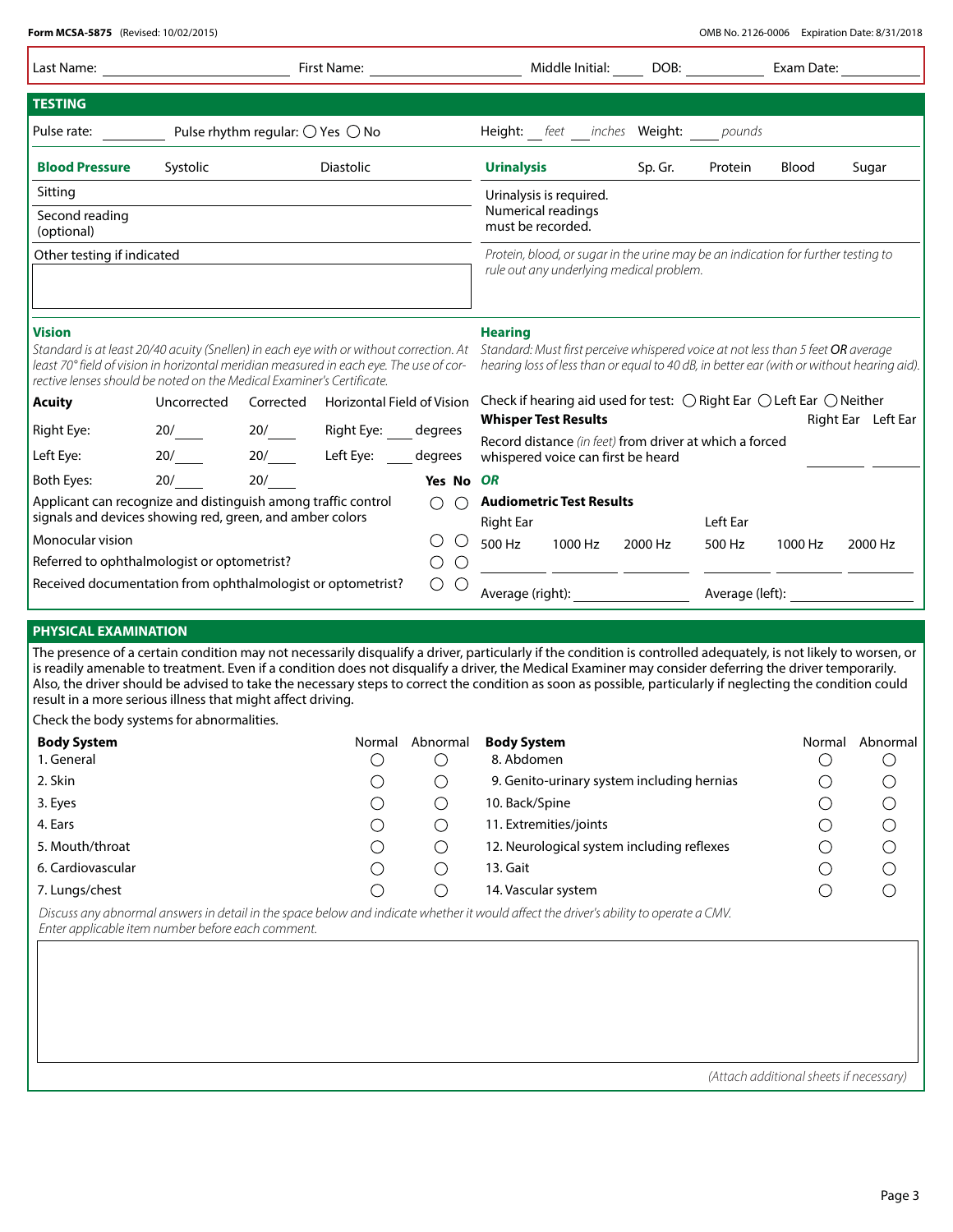|                                                                                                                                                                                                          |                                                                                                                                                              |  |  | Exam Date:                                                   |  |  |  |  |
|----------------------------------------------------------------------------------------------------------------------------------------------------------------------------------------------------------|--------------------------------------------------------------------------------------------------------------------------------------------------------------|--|--|--------------------------------------------------------------|--|--|--|--|
| Please complete only one of the following (Federal or State) Medical Examiner Determination sections:                                                                                                    |                                                                                                                                                              |  |  |                                                              |  |  |  |  |
|                                                                                                                                                                                                          |                                                                                                                                                              |  |  |                                                              |  |  |  |  |
|                                                                                                                                                                                                          | Use this section for examinations performed in accordance with the Federal Motor Carrier Safety Requlations (49 CFR 391.41-391.49):                          |  |  |                                                              |  |  |  |  |
|                                                                                                                                                                                                          | $\bigcirc$ Does not meet standards (specify reason): $\overline{\phantom{a}}$                                                                                |  |  |                                                              |  |  |  |  |
|                                                                                                                                                                                                          | $\bigcirc$ Meets standards in 49 CFR 391.41; qualifies for 2-year certificate                                                                                |  |  |                                                              |  |  |  |  |
|                                                                                                                                                                                                          |                                                                                                                                                              |  |  |                                                              |  |  |  |  |
|                                                                                                                                                                                                          | Driver qualified for: $\bigcirc$ 3 months $\bigcirc$ 6 months $\bigcirc$ 1 year $\bigcirc$ other (specify):                                                  |  |  |                                                              |  |  |  |  |
| Wearing corrective lenses $\Box$ Wearing hearing aid $\Box$ Accompanied by a waiver/exemption (specify type):                                                                                            |                                                                                                                                                              |  |  |                                                              |  |  |  |  |
| $\Box$ Accompanied by a Skill Performance Evaluation (SPE) Certificate $\Box$ Qualified by operation of 49 CFR 391.64 (Federal)<br>Driving within an exempt intracity zone (see 49 CFR 391.62) (Federal) |                                                                                                                                                              |  |  |                                                              |  |  |  |  |
|                                                                                                                                                                                                          |                                                                                                                                                              |  |  |                                                              |  |  |  |  |
|                                                                                                                                                                                                          |                                                                                                                                                              |  |  |                                                              |  |  |  |  |
| □ Return to medical exam office for follow-up on (must be 45 days or less): _______________________                                                                                                      |                                                                                                                                                              |  |  |                                                              |  |  |  |  |
|                                                                                                                                                                                                          |                                                                                                                                                              |  |  |                                                              |  |  |  |  |
|                                                                                                                                                                                                          |                                                                                                                                                              |  |  |                                                              |  |  |  |  |
|                                                                                                                                                                                                          | If the driver meets the standards outlined in 49 CFR 391.41, then complete a Medical Examiner's Certificate as stated in 49 CFR 391.43(h), as appropriate.   |  |  |                                                              |  |  |  |  |
|                                                                                                                                                                                                          | I have performed this evaluation for certification. I have personally reviewed all available records and recorded information pertaining to this evaluation, |  |  |                                                              |  |  |  |  |
|                                                                                                                                                                                                          | and attest that to the best of my knowledge, I believe it to be true and correct.                                                                            |  |  |                                                              |  |  |  |  |
|                                                                                                                                                                                                          |                                                                                                                                                              |  |  |                                                              |  |  |  |  |
|                                                                                                                                                                                                          |                                                                                                                                                              |  |  |                                                              |  |  |  |  |
|                                                                                                                                                                                                          |                                                                                                                                                              |  |  |                                                              |  |  |  |  |
|                                                                                                                                                                                                          |                                                                                                                                                              |  |  |                                                              |  |  |  |  |
|                                                                                                                                                                                                          |                                                                                                                                                              |  |  | <b>Issuing State:</b>                                        |  |  |  |  |
|                                                                                                                                                                                                          | ◯ MD ◯ DO ◯ Physician Assistant ◯ Chiropractor ◯ Advanced Practice Nurse                                                                                     |  |  |                                                              |  |  |  |  |
|                                                                                                                                                                                                          |                                                                                                                                                              |  |  |                                                              |  |  |  |  |
|                                                                                                                                                                                                          |                                                                                                                                                              |  |  | Medical Examiner's Certificate Expiration Date: ____________ |  |  |  |  |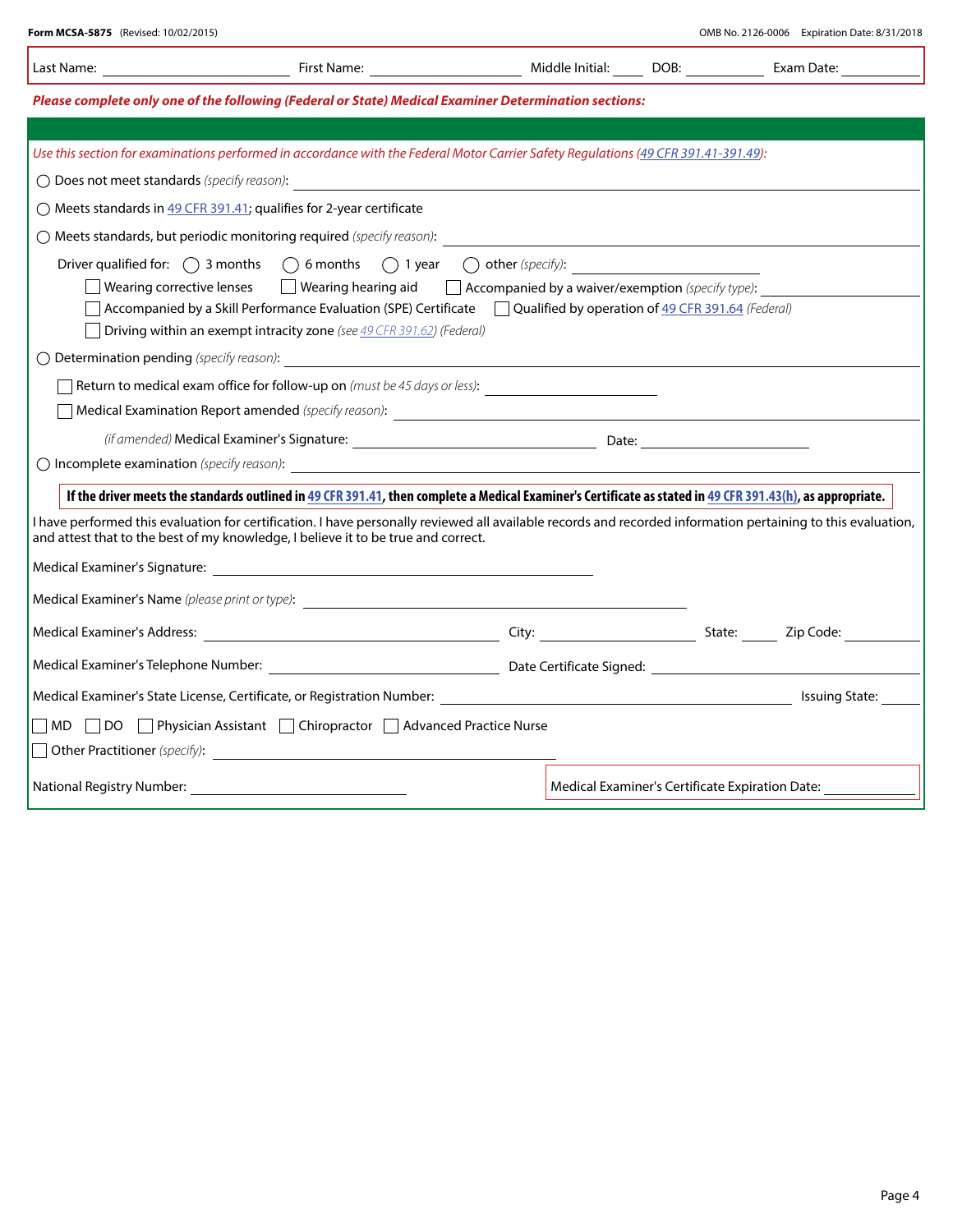| Last Name: <u>__________________________</u>                                                                                                                                                                                                      | First Name: <u>_______________________</u>                                                                                                                                                                               |  | Middle Initial: DOB: 1999 Middle Initial:       | Exam Date:     |  |  |  |  |
|---------------------------------------------------------------------------------------------------------------------------------------------------------------------------------------------------------------------------------------------------|--------------------------------------------------------------------------------------------------------------------------------------------------------------------------------------------------------------------------|--|-------------------------------------------------|----------------|--|--|--|--|
| <b>MEDICAL EXAMINER DETERMINATION (State)</b>                                                                                                                                                                                                     |                                                                                                                                                                                                                          |  |                                                 |                |  |  |  |  |
| Use this section for examinations performed in accordance with the Federal Motor Carrier Safety Regulations (49 CFR 391.41-391.49) with any applicable State<br>variances (which will only be valid for intrastate operations):                   |                                                                                                                                                                                                                          |  |                                                 |                |  |  |  |  |
| $\bigcirc$ Does not meet standards in $49$ CFR 391.41 with any applicable State variances (specify reason):                                                                                                                                       |                                                                                                                                                                                                                          |  |                                                 |                |  |  |  |  |
| $\bigcirc$ Meets standards in 49 CFR 391.41 with any applicable State variances                                                                                                                                                                   |                                                                                                                                                                                                                          |  |                                                 |                |  |  |  |  |
|                                                                                                                                                                                                                                                   |                                                                                                                                                                                                                          |  |                                                 |                |  |  |  |  |
|                                                                                                                                                                                                                                                   | Driver qualified for: $\bigcap$ 3 months $\bigcap$ 6 months $\bigcap$ 1 year $\bigcap$ other (specify):<br>Wearing corrective lenses $\Box$ Wearing hearing aid $\Box$ Accompanied by a waiver/exemption (specify type): |  |                                                 |                |  |  |  |  |
| Accompanied by a Skill Performance Evaluation (SPE) Certificate Grandfathered from State requirements (State)                                                                                                                                     |                                                                                                                                                                                                                          |  |                                                 |                |  |  |  |  |
| If the driver meets the standards outlined in 49 CFR 391.41, with applicable State variances, then complete a Medical Examiner's Certificate, as appropriate.                                                                                     |                                                                                                                                                                                                                          |  |                                                 |                |  |  |  |  |
| I have performed this evaluation for certification. I have personally reviewed all available records and recorded information pertaining to this evaluation,<br>and attest that to the best of my knowledge, I believe it to be true and correct. |                                                                                                                                                                                                                          |  |                                                 |                |  |  |  |  |
|                                                                                                                                                                                                                                                   | Medical Examiner's Signature: New York School and School and School and School and School and School and School                                                                                                          |  |                                                 |                |  |  |  |  |
|                                                                                                                                                                                                                                                   |                                                                                                                                                                                                                          |  |                                                 |                |  |  |  |  |
|                                                                                                                                                                                                                                                   |                                                                                                                                                                                                                          |  |                                                 |                |  |  |  |  |
|                                                                                                                                                                                                                                                   |                                                                                                                                                                                                                          |  |                                                 |                |  |  |  |  |
|                                                                                                                                                                                                                                                   |                                                                                                                                                                                                                          |  |                                                 | Issuing State: |  |  |  |  |
|                                                                                                                                                                                                                                                   | ■ MD DO Physician Assistant ■ Chiropractor ■ Advanced Practice Nurse                                                                                                                                                     |  |                                                 |                |  |  |  |  |
|                                                                                                                                                                                                                                                   | $\Box$ Other Practitioner (specify):                                                                                                                                                                                     |  |                                                 |                |  |  |  |  |
| National Registry Number: <u>________________</u>                                                                                                                                                                                                 |                                                                                                                                                                                                                          |  | Medical Examiner's Certificate Expiration Date: |                |  |  |  |  |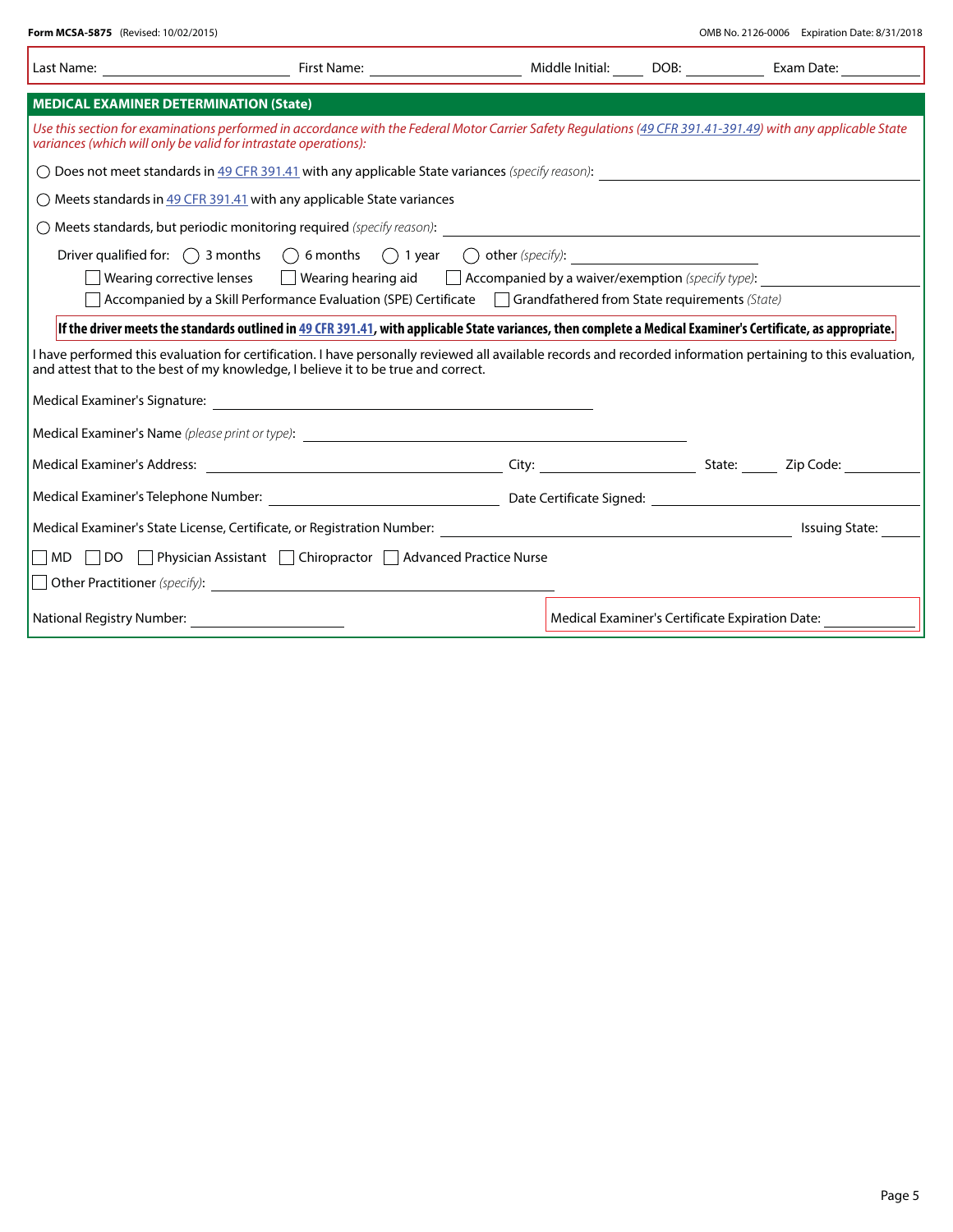## **Instructions for Completing the Medical Examination Report Form (MCSA-5875)**

## **I. Step-By-Step Instructions**

#### **Driver:**

**Privacy Act Statement** - Please read, sign and date the Statement acknowledging that you understand the provisions of the Privacy Act of 1974 as written.

### **Section 1: Driver information**

- Personal Information: Please complete this section using your name as written on your driver's license, your current address and phone number, your date of birth, age, gender, driver's license number and issuing state.
	- o **CLP Applicant/CLP Holder/CDL Applicant/CDL Holder**: Check if you are a commercial learner's permit applicant or holder or a commercial driver's license applicant or holder. Commercial driver's license (**CDL**) means a license issued by a State or the District of Columbia which authorizes the individual to operate a class of a commercial motor vehicle (CMV). A CMV that requires a CDL is one that: (1) has a gross combination weight rating or gross combination weight of 26,001 pounds or more inclusive of a towed unit with a gross vehicle weight rating (GVWR) or gross vehicle weight (GVW) of more than 10,000 pounds; or (2) has a GVWR or GVW of 26,001 pounds or more; or (3) is designed to transport 16 or more passengers, including the driver; or (4) is used to transport either hazardous materials requiring hazardous materials placards on the vehicle or any quantity of a select agent or toxin.
	- o **Driver ID Verified By**: The Medical Examiner/staff completes this item and notes the type of photo ID used to verify the driver's identity such as, commercial driver's license, driver's license, or passport, etc.
	- o **Question: Has your USDOT/FMCSA medical certificate ever been denied or issued for less than two years?** Please check the correct box "yes" or "no" and if you aren't sure check the "not sure" box.
- **Driver Health History:** 
	- o **Have you ever had surgery:** Please check "yes" if you have ever had surgery and provide a written explanation of the details (type of surgery, date of surgery, etc.)
	- o **Are you currently taking medications (prescription, over-the-counter, herbal remedies, diet supplements):** Please check "yes" if you are taking any diet supplements, herbal remedies, or prescription or over the counter medications. In the box below the question, indicate the name of the medication and the dosage.
	- o **#1-32:** Please complete this section by checking the "yes" box to indicate that you have, or have ever had, the health condition listed or the "No" box if you have not. Check the "not sure" box if you are unsure.
	- o **Other Health Conditions not described above**: If you have, or have had, any other health conditions not listed in the section above, check "Yes" and in the box provided and list those condition(s).
	- o **Any yes answers to questions #1-32 above:** If you have answered "yes" to any of the questions in the Driver Health History section above, please explain your answers further in the box below the question. For example, if you answered "yes" to question #5 regarding heart disease, heart attack, bypass, or other heart problem, indicate which type of heart condition. If you checked "yes" to question #23 regarding cancer, indicate the type of cancer. Please add any information that will be helpful to the Medical Examiner.
- **CMV Driver Signature and Date:** Please read the certification statement, sign and date it, indicating that the information you provided in Section 1 is accurate and complete.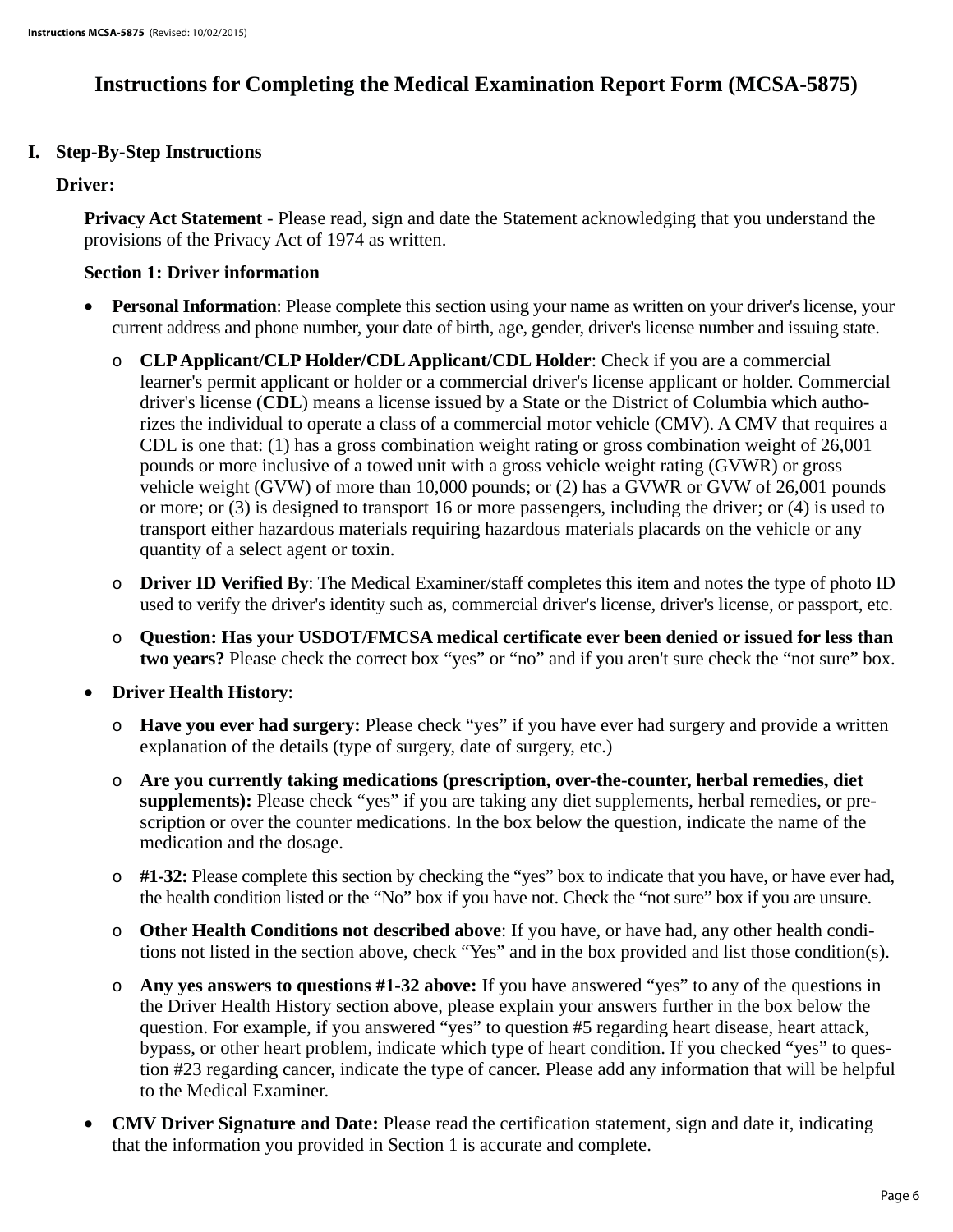#### **Medical Examiner**:

## **Section 2: Examination Report**

- **Driver Health History Review:** Review answers provided by the driver in the driver health history section and discuss any "yes" and "not sure" responses. In addition, be sure to compare the medication list to the health history responses ensuring that the medication list matches the medical conditions noted. Explore with the driver any answers that seem unclear. Record any information that the driver omitted. As the Medical Examiner conducting the driver's physical examination you are required to complete the entire medical examination even if you detect a medical condition that you consider disqualifying, such as deafness. Medical Examiners are expected to determine the driver's physical qualification for operating a commercial vehicle safely. Thus, if you find a disqualifying condition for which a driver may receive a Federal Motor Carrier Safety Administration medical exemption, please record that on the driver's Medical Examiner's Certificate, Form MCSA-5876, as well as on the Medical Examination Report Form, MCSA-5875.
- **Testing:** 
	- o **Pulse rate and rhythm, height, and weight:** record these as indicated on the form.
	- o **Blood Pressure:** record the blood pressure (systolic and diastolic) of the driver being examined. A second reading is optional and should be recorded if found to be necessary.
	- o **Urinalysis:** record the numerical readings for the specific gravity, protein, blood and sugar.
	- o **Vision:** The current vision standard is provided on the form. When other than the Snellen chart is used, give test results in Snellen-comparable values. When recording distance vision, use 20 feet as normal. Record the vision acuity results and indicate if the driver can recognize and distinguish among traffic control signals and devices showing red, green, and amber colors; has monocular vision; has been referred to an ophthalmologist or optometrist; and if documentation has been received from an ophthalmologist or optometrist.
	- o **Hearing:** The current hearing standard is provided on the form. Hearing can be tested using either a whisper test or audiometric test. Record the test results in the corresponding section for the test used.
- **Physical Examination:** Check the body systems for abnormalities and indicate normal or abnormal for each body system listed. Discuss any abnormal answers in detail in the space provided and indicate whether it would affect the driver's ability to safely operate a commercial motor vehicle.

#### *In this next section, you will be completing either the Federal or State determination, not both.*

- **Medical Examiner Determination (Federal):** Use this section for examinations performed in accordance with the FMCSRs (49 CFR 391.41-391.49). Complete the medical examiner determination section completely. When determining a driver's physical qualification, please note that English language proficiency (49 CFR part 391.11: General qualifications of drivers) is not factored into that determination.
	- o **Does not meet standards:** Select this option when a driver is determined to be not qualified and provide an explanation of why the driver does not meet the standards in 49 CFR 391.41.
	- o **Meets standards in 49 CFR 391.41; qualifies for 2-year certification:** Select this option when a driver is determined to be qualified and will be issued a 2-year Medical Examiner's Certificate.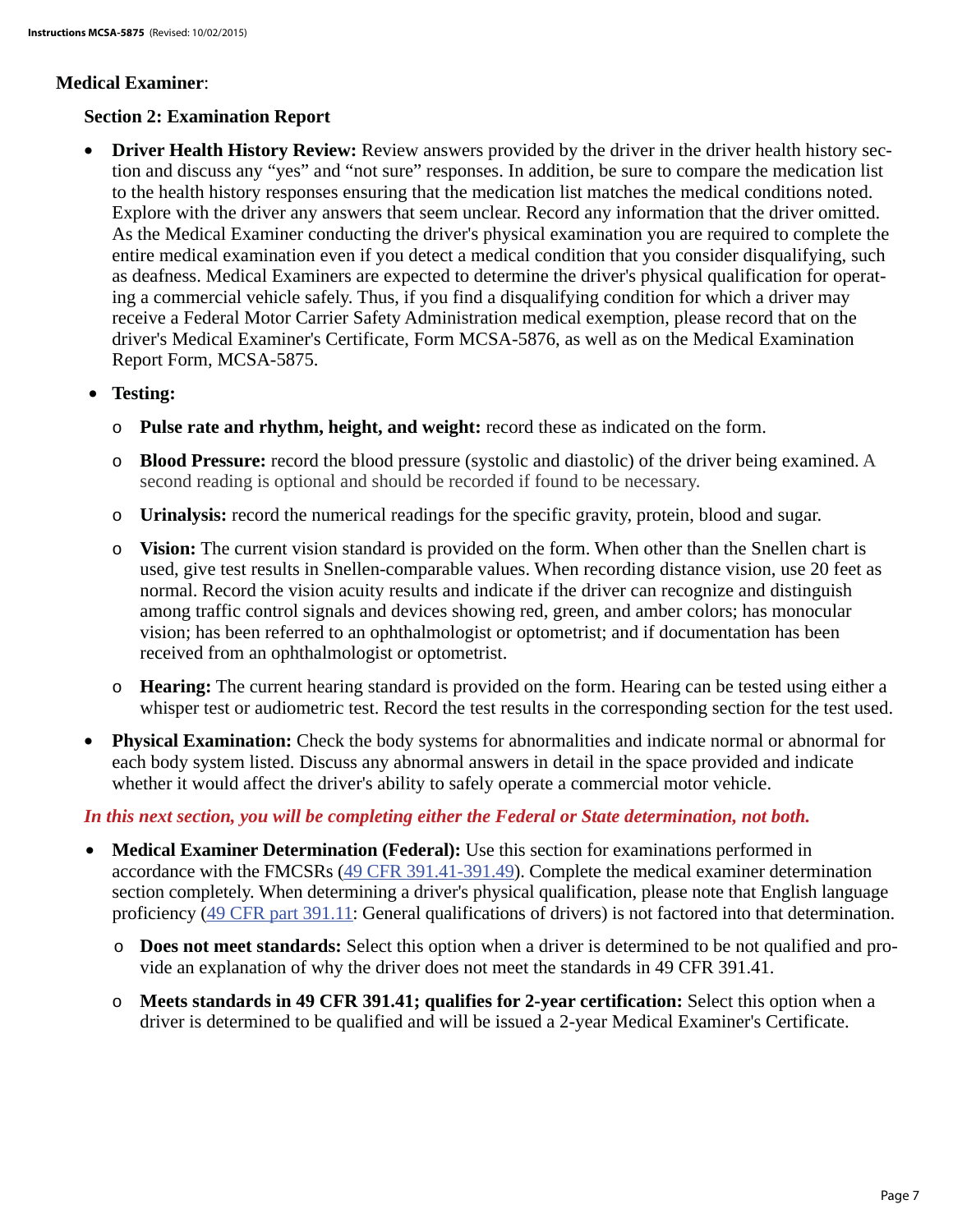- o **Meets standards, but periodic monitoring is required:** Select this option when a driver is determined to be qualified but needs periodic monitoring and provide an explanation of why periodic monitoring is required. Select the corresponding time frame that the driver is qualified and if selecting other, specify the time frame.
	- **Determination that driver meets standards:** Select all categories that apply to the driver's certification (e.g., wearing corrective lenses, accompanied by a waiver/exemption, driving within an exempt intracity zone, etc.).
- o **Determination pending:** Select this option when more information is needed to make a qualification decision and specify a date, on or before the 45 day expiration date, for the driver to return to the medical exam office for follow-up. This will allow for a delay of the qualification decision for as many as 45 days. If the disposition of the pending examination is not updated via the National Registry on or before the 45 day expiration date, FMCSA will notify the examining medical examiner and the driver in writing that the examination is no longer valid and that the driver is required to be re-examined.
- **MER amended:** A Medical Examination Report Form (MER), MCSA-5875, may only be amended while in determination pending status for situations where new information (e.g., test results, etc.) has been received or there has been a change in the driver's medical status since the initial examination, but prior to a final qualification determination. Select this option when a Medical Examination Report Form, MCSA-5875, is being amended; provide the reason for the amendment, sign and date. In addition, initial and date any changes made on the Medical Examination Report Form, MCSA-5875. A Medical Examination Report Form, MCSA-5875, cannot be amended after an examination has been in determination pending status for more than 45 days or after a final qualification determination has been made. The driver is required to obtain a new physical examination and a new Medical Examination Report Form, MCSA-5875, should be completed.
- o **Incomplete examination:** Select this when the physical examination is not completed for any reason (e.g., driver decides they do not want to continue with the examination and leaves) other than situations outlined under determination pending.
- o **Medical Examiner information, signature and date:** Provide your name, address, phone number, occupation, license, certificate, or registration number and issuing state, national registry number, Medical Examiner's Certificate expiration date, signature and date.
- **Medical Examiner Determination (State):** Use this section for examinations performed in accordance with the FMCSRs (49 CFR 391.41-391.49) with any applicable State variances (which will only be valid for intrastate operations). Complete the medical examiner determination section completely.
	- o **Does not meet standards in 49 CFR 391.41 with any applicable State variances:** Select this option when a driver is determined to be not qualified and provide an explanation of why the driver does not meet the standards in 49 CFR 391.41 with any applicable State variances.
	- o **Meets standards in 49 CFR 391.41 with any applicable State variances:** Select this option when a driver is determined to be qualified and will be issued a 2-year Medical Examiner's Certificate.
	- o **Meets standards, but periodic monitoring is required:** Select this option when a driver is determined to be qualified but needs periodic monitoring and provide an explanation of why periodic monitoring is required. Select the corresponding time frame that the driver is qualified and if selecting other, specify the time frame.
		- **Determination that driver meets standards:** Select all categories that apply to the driver's certification (e.g., wearing corrective lenses, accompanied by a waiver/exemption, etc.).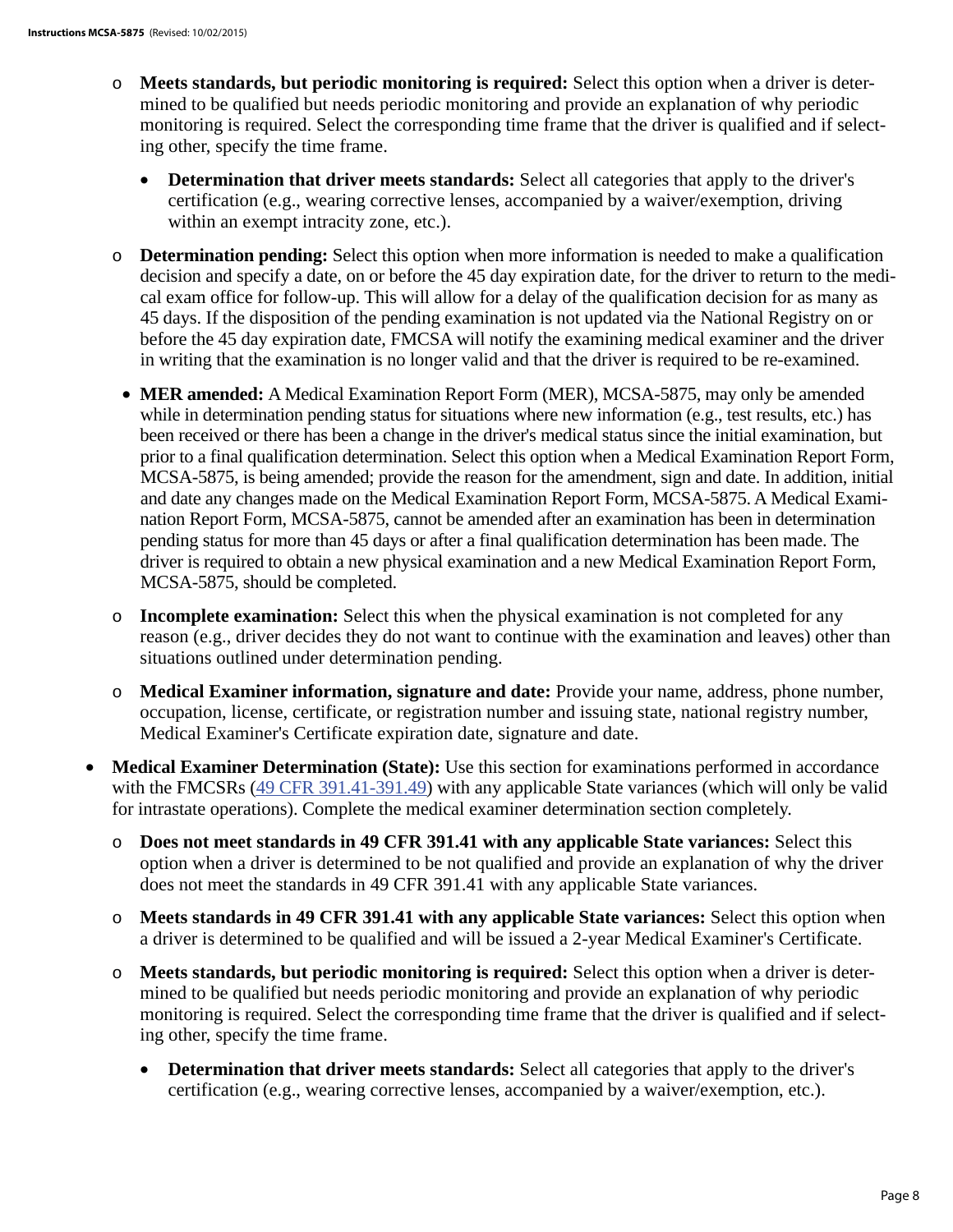- o **Medical Examiner information, signature and date:** Provide your name, address, phone number, occupation, license, certificate, or registration number and issuing state, national registry number, Medical Examiner's Certificate expiration date, signature and date.
- **II. If updating an existing exam, you must resubmit the new exam results, via the Medical Examination Results Form, MCSA-5850, to the National Registry, and the most recent dated exam will take precedence.**
- **III. To obtain additional information regarding this form go to the Medical Program's page on the Federal Motor Carrier Safety Administration's website at http://www.fmcsa.dot.gov/regulations/medical.**